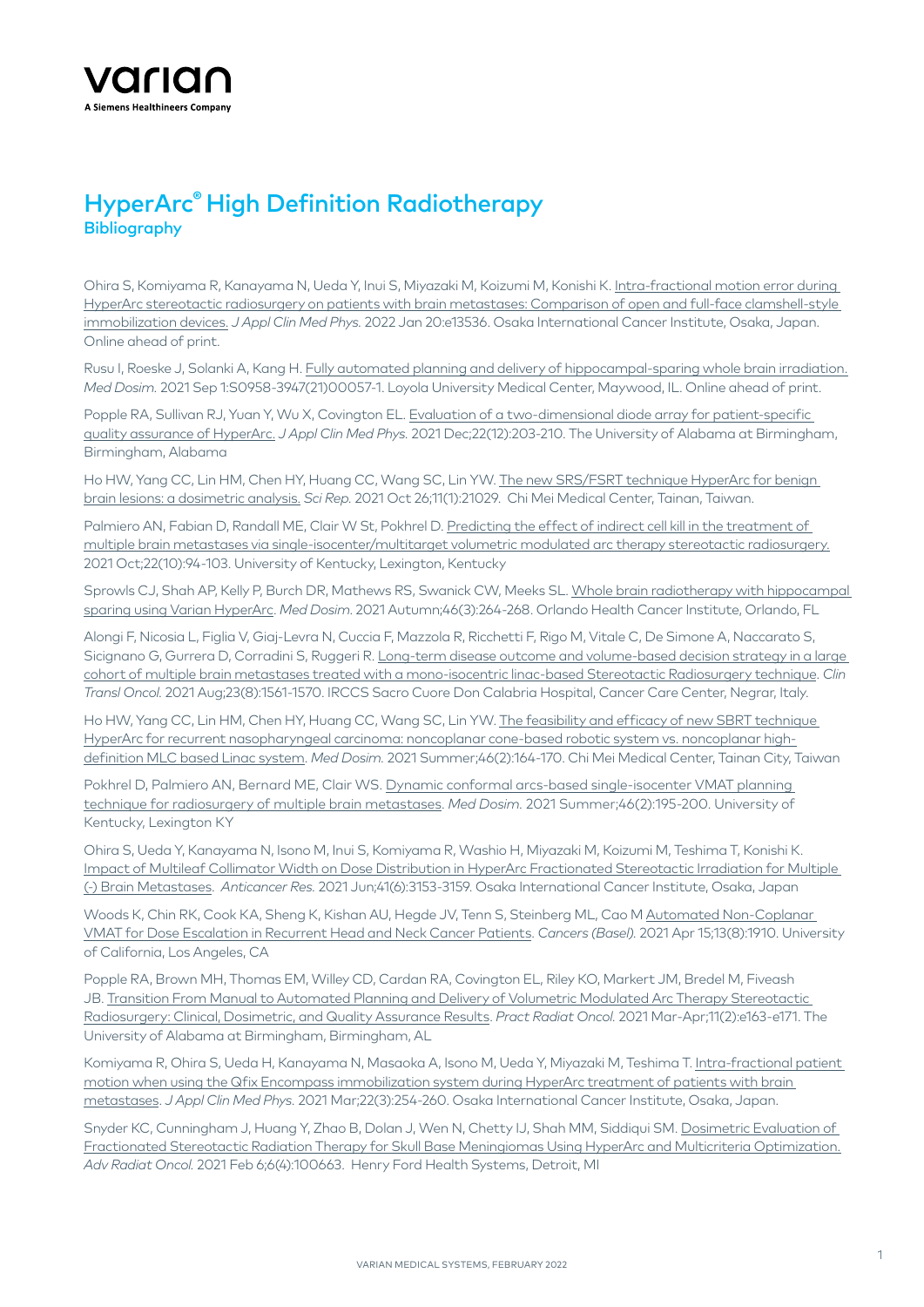Bossart E, Mellon EA, Monterroso I, Elsayyad N, Diwanji T, Samuels S, Dogan N. Assessment of single isocenter linear [accelerator radiosurgery for metastases and base of skull lesions](https://pubmed.ncbi.nlm.nih.gov/33278764/). *Phys Med.* 2021 Jan;81:1-8. Sylvester Comprehensive Cancer Center, University of Miami Miller School of Medicine, Miami, FL

Liu CW, Ahmed S, Gray T, Ma T, Cho YB, Neyman G, Chao S, Suh J, Xia P. J [Is there a volume threshold of brain metastases](https://pubmed.ncbi.nlm.nih.gov/34631232/)  [for Linac-based stereotactic radiotherapy?](https://pubmed.ncbi.nlm.nih.gov/34631232/) *Radiosurg SBRT.* 2021;7(4):309-319. Cleveland Clinic, Cleveland, OH

Covington EL, Stanley DN, Fiveash JB, Thomas EM, Marcrom SR, Bredel M, Willey CD, Riley KO, Popple RA. [Surface](https://pubmed.ncbi.nlm.nih.gov/33095971/)  [guided imaging during stereotactic radiosurgery with automated delivery.](https://pubmed.ncbi.nlm.nih.gov/33095971/) *J Appl Clin Med Phys.* 2020 Dec;21(12):90-95. University of Alabama - Birmingham, Birmingham, AL

Boczkowski A, Kelly P, Meeks SL, Erhart K, Bova FJ, Willoughby TR. [Proton vs Hyperarc radiosurgery: A planning](https://pubmed.ncbi.nlm.nih.gov/33151014/)  [comparison](https://pubmed.ncbi.nlm.nih.gov/33151014/). *J Appl Clin Med Phys.* 2020 Dec;21(12):96-108. University of Florida, Gainesville and Orlando Health UF Health Cancer Center, Orlando, FL

Shah AP, Meeks DT, Willoughby TR, Ramakrishna N, Warner CJ, Swanick CW, Kelly P, Meeks SL. [Intrafraction motion](https://pubmed.ncbi.nlm.nih.gov/33282468/)  [during frameless radiosurgery using Varian HyperArc™ and BrainLab Elements™ immobilization systems.](https://pubmed.ncbi.nlm.nih.gov/33282468/) *J Radiosurg SBRT.* Sept 2020;7(2):149-156. Orlando Health UF Health Cancer Center, Orlando, FL

Inui S, Ueda Y, Ohira S, Tsuru H, Isono M, Miyazaki M, Koizumi M, Teshima T. [Novel strategy with the automatic non](https://pubmed.ncbi.nlm.nih.gov/32680542/)[coplanar volumetric-modulated arc therapy for angiosarcoma of the scalp.](https://pubmed.ncbi.nlm.nih.gov/32680542/) *Radiat Oncol.* 2020 Jul 17;15(1):175. Osaka International Cancer Institute, Osaka, Japan

Ho HW, Lee SP, Lin HM, Chen HY, Huang CC, Wang SC, Yang CC, Lin YW. [Dosimetric comparison between RapidArc](https://pubmed.ncbi.nlm.nih.gov/32641082/)  [and HyperArc techniques in salvage stereotactic body radiation therapy for recurrent nasopharyngeal carcinoma](https://pubmed.ncbi.nlm.nih.gov/32641082/). *Radiat Oncol.* 2020 Jul 8;15(1):164. Chi Mei Medical Center, Tainan City, Taiwan.

Nicosia L, Figlia V, Mazzola R, Napoli G, Giaj-Levra N, Ricchetti F, Rigo M, Lunardi G, Tomasini D, Bonù ML, Corradini S, Ruggieri R, Alongi F. Repeated stereotactic radiosurgery (SRS) using a non-coplanar mono-isocenter (HyperArc™) [technique versus upfront whole-brain radiotherapy \(WBRT\): a matched-pair analysis.](https://www.ncbi.nlm.nih.gov/pubmed/31691873) *Clin Exp Metastasis.* 2020 Feb;37(1):77-83. Ospedale "Sacro Cuore", Negrar, Italy

Ohira S, Sagawa T, Ueda Y, Inui S, Masaoka A, Akino Y, Mizuno H, Miyazaki M, Koizumi M, Teshima T. [Effect of](https://www.ncbi.nlm.nih.gov/pubmed/31378401)  [collimator angle on HyperArc stereotactic radiosurgery planning for single and multiple brain metastases.](https://www.ncbi.nlm.nih.gov/pubmed/31378401) 2020 Spring;45(1):85-91. Osaka International Cancer Institute, Osaka, Japan

Kadoya N, Abe Y, Kajikawa T, Ito K, Yamamoto T, Umezawa R, Chiba T, Katsuta Y, Takayama Y, Kato T, Kikuchi Y, Jingu K. [Automated noncoplanar treatment planning strategy in stereotactic radiosurgery of multiple cranial metastases:](https://www.ncbi.nlm.nih.gov/pubmed/30827765)  [HyperArc and CyberKnife dose distributions.](https://www.ncbi.nlm.nih.gov/pubmed/30827765) *Med Dosim.* 2019 Winter;44(4):394-400. Tohoku University Graduate School of Medicine, Sendai, Japan

Sagawa T, Ohira S, Ueda Y, Akino Y, Mizuno H, Matsumoto M, Miyazaki M, Koizumi M, Teshima T. Dosimetric effect of [rotational setup errors in stereotactic radiosurgery with HyperArc for single and multiple brain metastases](https://www.ncbi.nlm.nih.gov/pubmed/31507075). *J Appl Clin Med Phys.* 2019 Oct;20(10):84-91. Osaka International Cancer Institute, Osaka, Japan

Ueda Y, Ohira S, Yamazaki H, Mabuchi N, Higashinaka N, Miyazaki M, Teshima T. [Dosimetric performance of two](https://www.ncbi.nlm.nih.gov/pubmed/31188018)  [linear accelerator-based radiosurgery systems to treat single and multiplebrain metastases.](https://www.ncbi.nlm.nih.gov/pubmed/31188018) *Br J Radiol.* 2019 Aug;92(1100):20190004. Osaka International Cancer Institute, Osaka, Japan

Hartgerink D, Swinnen A, Roberge D, Nichol A, Zygmanski P, Yin FF, Deblois F, Hurkmans C, Ong CL, Bruynzeel A, Aizer A, Fiveash J, Kirckpatrick J, Guckenberger M, Andratschke N, de Ruysscher D, Popple R, Zindler J. [LINAC based](https://www.ncbi.nlm.nih.gov/pubmed/31257960)  [stereotactic radiosurgery for multiple brain metastases: guidance for clinical implementation.](https://www.ncbi.nlm.nih.gov/pubmed/31257960) *Acta Oncol.* 2019 Jul 1:1- 8. MultiInstitution led by Maastro,, Maastricht, The Netherlands

Vergalasova I, Liu H, Alonso-Basanta M, Dong L, Li J, Nie K, Shi W, Teo BK, Yu Y, Yue NJ, Zou W, Li T. [Multi-Institutional](https://www.ncbi.nlm.nih.gov/pubmed/31231614)  [Dosimetric Evaluation of Modern Day Stereotactic Radiosurgery \(SRS\) Treatment Options for Multiple Brain Metastases](https://www.ncbi.nlm.nih.gov/pubmed/31231614). *Front Oncol.* 2019 Jun 7;9:483. Rutgers Cancer Institute of New Jersey, Rutgers University, New Brunswick, NJ

Ruggieri R, Naccarato S, Mazzola R, Ricchetti F, Corradini S, Fiorentino A, Alongi F. [Linac-based radiosurgery for](https://www.ncbi.nlm.nih.gov/pubmed/30825972)  [multiple brain metastases: Comparison between two mono-isocenter techniques with multiple non-coplanar arcs.](https://www.ncbi.nlm.nih.gov/pubmed/30825972) *Radiother Oncol.* 2019 Mar;132:70-78. Ospedale "Sacro Cuore", Negrar, Italy

Alongi F, Fiorentino A, Gregucci F, Corradini S, Giaj-Levra N, Romano L, Rigo M, Ricchetti F, Beltramello A, Lunardi G, Mazzola R, Ruggieri R. [First experience and clinical results using a new non-coplanar mono-isocenter technique](https://www.ncbi.nlm.nih.gov/pubmed/30382369)  [\(HyperArc™\) for Linac-based VMAT radiosurgery in brain metastases](https://www.ncbi.nlm.nih.gov/pubmed/30382369). *J Cancer Res Clin Oncol.* 2019 Jan;145(1):193-200. Ospedale "Sacro Cuore", Negrar, Italy

Alongi F, Fiorentino A, Ruggieri R, Ricchetti F, Kupelian P. [Cost-effectiveness of Linac-based single-isocenter non](https://www.ncbi.nlm.nih.gov/pubmed/30143886)[coplanar technique \(HyperArcTM\) for brain metastases radiosurgery.](https://www.ncbi.nlm.nih.gov/pubmed/30143886) *Clin Exp Metastasis.* 2018 Oct;35(7):601-603. Ospedale "Sacro Cuore", Negrar, Italy